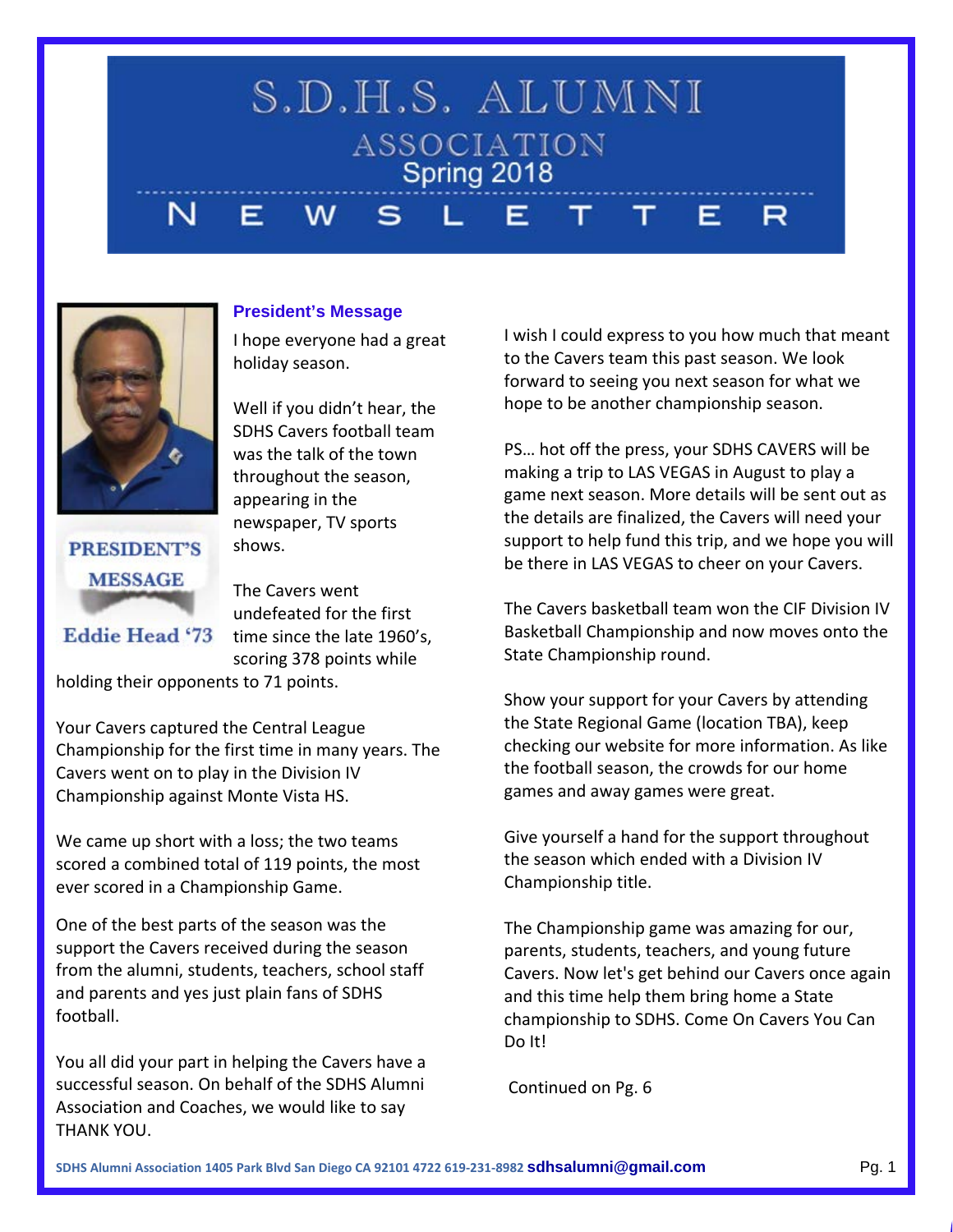# **Board Members**

The slate of 2018 Board of Directors was approved during our regular board meeting of January 2018.

We are pleased to announce that we have added several new directors that bring a wide range of talent and backgrounds.

# **Executive Committee**

| Eddie L. Head II         | 1973 | President                                                                                                                          |
|--------------------------|------|------------------------------------------------------------------------------------------------------------------------------------|
| Ernestine "Rae"<br>Riner | 1962 | 1st Vice President,<br>Nominating Committee<br>Chair, SDHS<br><b>Foundation President</b>                                          |
| Oliveira, Gaspar<br>Luna | 1968 | 2 <sup>nd</sup> Vice President<br>Membership Chair                                                                                 |
| Marci Heider<br>Paraiso  | 1962 | Treasurer, Finance<br>Committee Co-Chair,<br><b>CAP Chair, Class</b><br>Reunion Workshop<br>Chair, Budget<br><b>Planning Chair</b> |
|                          |      | Secretary                                                                                                                          |

| <b>ADVISORY MEMBERS</b>            |                                                                                            |  |
|------------------------------------|--------------------------------------------------------------------------------------------|--|
| Dr. Carmen Garcia                  | <b>SDHS Principal</b>                                                                      |  |
| Joe Dini                           | Past AA President                                                                          |  |
| Gabriela Contreras-<br>Misirlioglu | PTSA President                                                                             |  |
| <b>Itzel Gonzalez</b>              | Office Manager                                                                             |  |
| Andrea Sierra                      | <b>Assistant Office</b><br>Manager, All<br>Classes<br>Homecoming<br><b>Committee Chair</b> |  |

### **Board of Directors**

| <b>Yvette Porter-</b>   | 1986 | <b>Director</b>                                 |
|-------------------------|------|-------------------------------------------------|
| Moore                   |      | Historian                                       |
| <b>Ron Scott</b>        | 1963 | Director                                        |
|                         |      | <b>Web Developer</b><br><b>Newsletter Chair</b> |
|                         |      | <b>Bylaws Chair</b>                             |
|                         |      |                                                 |
| Pete Gumina             | 1956 | <b>Director</b><br>Asst. Membership Chair       |
|                         |      |                                                 |
| <b>Carol Perkins</b>    | 1960 | Director                                        |
| Ortman                  |      | <b>Strategic Planning Chair</b>                 |
| Deborah                 | 1973 | <b>Director</b>                                 |
| Malbrough               |      | Wall of Honor Chair                             |
| Nix                     |      |                                                 |
| <b>Linda Matlock</b>    | 1966 | <b>Director</b>                                 |
| Hippen                  |      |                                                 |
| George                  | 1962 | Director, Finance                               |
| Ream                    |      | <b>Committee Co-Chair</b>                       |
| Rosalba                 |      | Director                                        |
| <b>Bustillos</b>        | 1998 | Marketing                                       |
| Barragan                |      |                                                 |
| Shannon                 |      | <b>Director</b>                                 |
| Carreiro                | 1967 |                                                 |
| Walsh                   |      |                                                 |
| Virginia                |      | <b>Director</b>                                 |
| Mergener                | 1978 |                                                 |
|                         |      |                                                 |
| Charles<br><b>Brown</b> |      | Director, Athletic<br>Liaison                   |
|                         | 1964 |                                                 |



Like to join or maybe just get more information?

### **https://tinyurl.com/y98ukfk9**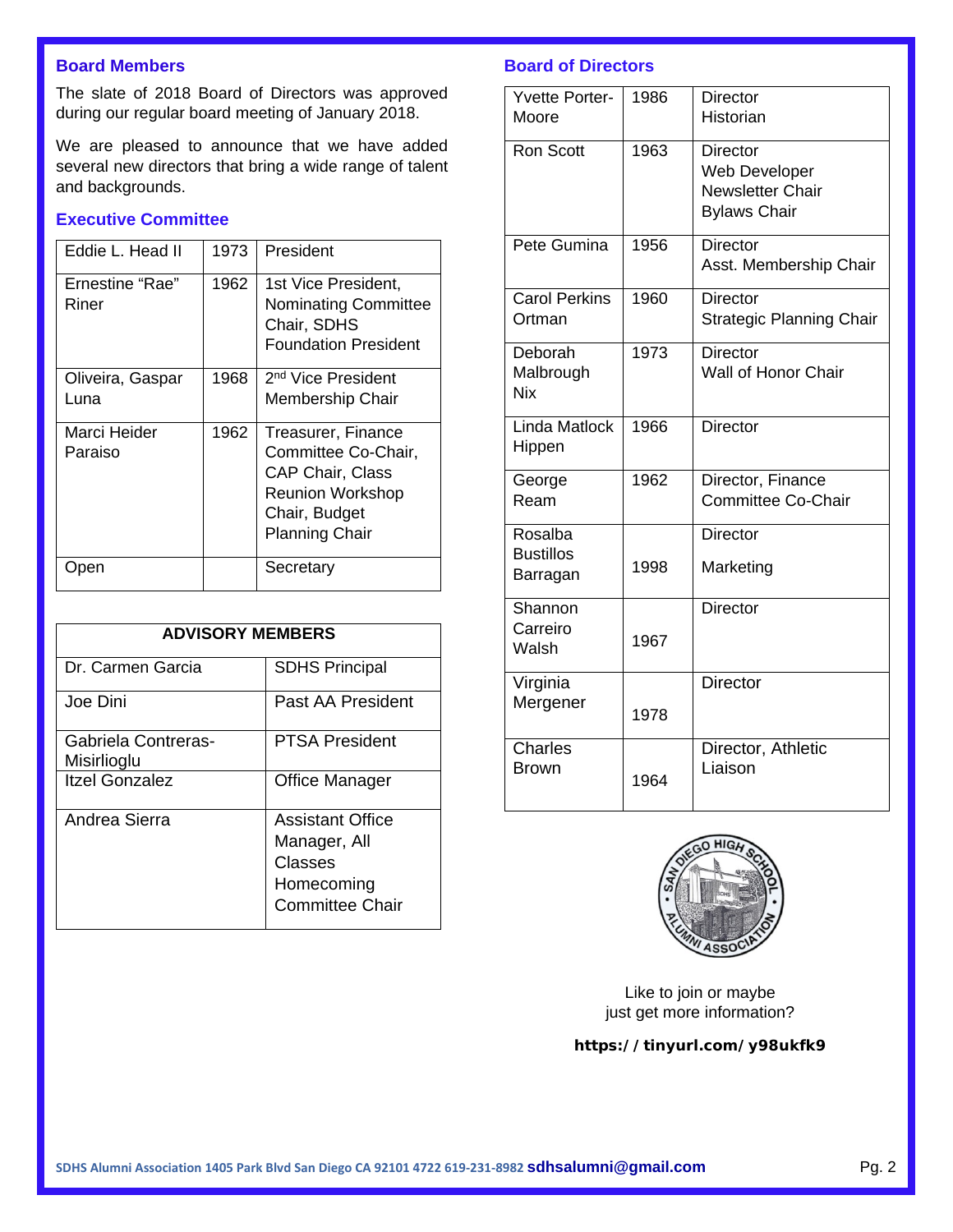### **Super 60s All-Classes Reunion**

#### **Gone But Not Forgotten**

Cash Drawing to Benefit SDHS Students By Shannon Walsh Carreiro

Ever wonder what happened to your old high school flame or the best pal you lost track of?

The problem with class reunions is that many of the people you'd like to see graduated a year or two before or after you.

The Super 60s All-Classes Reunion solves that problem for any Cavers who graduated in the 1960s decade, according to Linda Coulter Henry, chair of the event.

The Super 60s Reunion will take place at the Handlery Hotel in Mission Valley on Saturday, October 13, 2018 from 6 to 11 p.m.

Admission includes appetizer and dessert stations, dancing and free parking. Raffle tickets will be sold at the event for a 50/50 cash drawing.

Half of the money raised will go to the winning ticket holder," said Henry. "The other half will benefit San Diego High School students."

She added that early birds who purchase their Super 60s tickets by May 31 also have the opportunity to win a free hotel room at the Handlery.

The cost for the event is \$60 per person now through August 31.

Prices go up to \$80 per person on September 1 and will be available through September 30 or until the event sells out.

No tickets will be sold at the door.

Visit SDHSSuper60s.com for more information and details on how to buy your ticket.

To protect everyone's privacy, registration on the website is required to view the Who's Coming list.

### **Save the Date**

All Classes Homecoming Breakfast on **Saturday, October 20, 2018, 8:00am - 12:30pm**, SDHS Library



For complete list of GONE, BUT NOT FORGOTTEN use the link below. <http://tinyurl.com/gwmafby>

| 1936 | <b>Albert Dixon</b>             |
|------|---------------------------------|
| 1938 | Mary Contreras Gangitano        |
| 1939 | Kathryn G Poschman              |
| 1941 | Paul R. Maracin                 |
| 1944 | Betty A Taylor Flor             |
| 1944 | Myrtle Lillian (Keays) Sullivan |
| 1944 | Roberta Conrey                  |
| 1945 | <b>Edward Streicher</b>         |
| 1946 | Janet Hamblen Ward              |
| 1946 | Sylvia Carrasco Tatum           |
| 1947 | David Curtis Dailey             |
| 1948 | A J Coco Allende                |
| 1948 | Marguerite Ann Malzahn Reed     |
| 1949 | Joan Jenkins Friedgen           |
| 1949 | Marietta Louise Sauer Zolezzi   |
| 1949 | <b>Richard Westcott Berton</b>  |
| 1950 | Jane Barnes                     |
| 1950 | <b>Jerry Barnes</b>             |
| 1951 | <b>Helen Daniel Alberts</b>     |
| 1951 | Tom Yosuke Yanagihara           |
| 1953 | John Taylor                     |
| 1955 | <b>Glenda Pollack</b>           |
| 1955 | Roger J Rickey                  |
| 1959 | Alonzo Smith                    |
| 1960 | <b>Charles Sanford</b>          |
| 1960 | <b>Howard Hollmann</b>          |
| 1961 | <b>Tommy Hall</b>               |
| 1964 | Roger E Cox                     |
| 1967 | Johnny L. Otis                  |
| 1968 | <b>Albert Bell</b>              |
| 1969 | Domingo Nuñez                   |
| 1969 | Donna Ritchey                   |
| 1969 | <b>Harold Williams</b>          |
| 1969 | Mark Gurling                    |
| 1969 | Monette White                   |
| 1969 | Rigoberto Marquez               |
| 1969 | Tanya Mendoza                   |
| 1969 | Waldo Gayden                    |

Joseph L. Nierodzink Margaret June Beers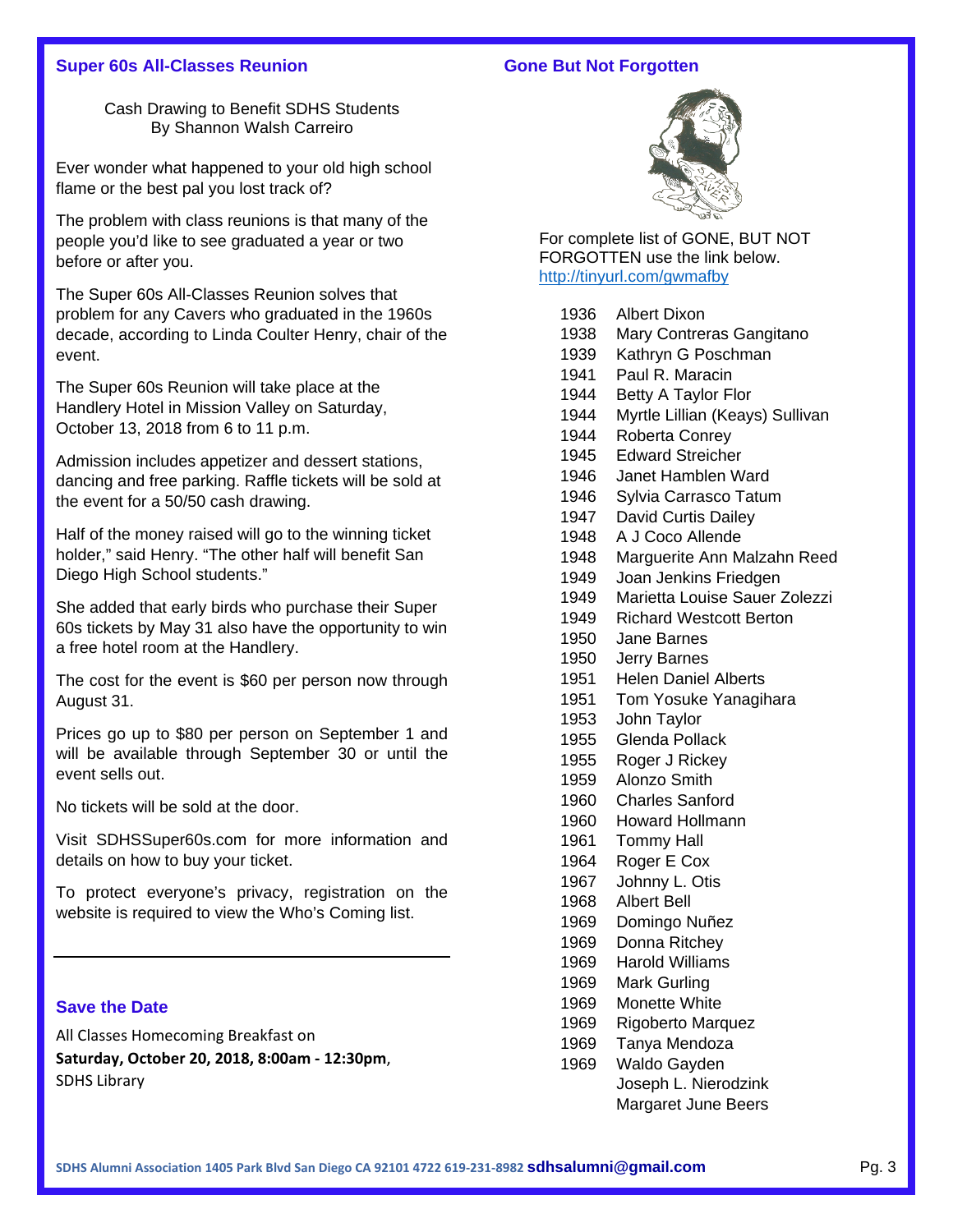### **Walk-Talk-Trash: Volunteer numbers growing**



The Campus Action Partners Committee, a collaboration of the Alumni Association, Foundation, PTSA and Teachers continues to maintain curbside appeal along Park Boulevard between I-5 and Russ Boulevard and Russ

Boulevard toward Balboa Stadium.

Volunteers pick-up trash along the sidewalks, parking lots, front of school and shrubbery in planted areas.

Are you ready to give back to your school for a once a month, 1-hour commitment, to beautify your alma mater? Please join us on the first Wednesday in April and May. To volunteer, contact Marci Paraiso Heider '62, CAP Committee Chairperson, at [marciheider45@gmail.com.](mailto:marciheider45@gmail.com)

#### **ASB CAMPUS BEAUTIFICATION DAY**

**Saturday, May 12, 2018 9:00am - 12:00pm**

The **C**ampus **A**ction **P**artners Committee is a collaboration of the Alumni Association, Foundation, PTSA and Teachers to support student activities.

On Saturday, May 12, 2018, the CAP Committee will partner with ASB to clean and beautify our campus. We are anticipating over 100 student volunteers from SDHS clubs, organizations and sports teams, staff, parents and alumni to show up to sweep up trash, rake leaves, dig up dead plants, pull weeds and plant new vegetation.

Adult volunteers are needed to guide and assist the students on "how-to" sweep, rake, dig, pull weeds, and use tools. Groups of students will be assigned to designated areas around campus. Adult volunteers will be assigned to supervise and assist these groups with instructions as to what tasks will be accomplished.

Food, drinks and snacks will be served during check-in and Pizza and cookies will be served for lunch after the volunteers have completed their work.

To volunteer, please contact Marci Paraiso Heider '62, CAP Chairperson at [marciheider45@gmail.com.](mailto:marciheider45@gmail.com)

### **The San Diego High School Foundation**



We have welcomed two new Trustees to our Foundation Board since Fall 2017. Stan Murphy, retired SDHS teacher and former City Schools Teacher of the Year 2005, is a longtime advocate for students and for his teaching colleagues.

Sabrina Soto joined the Foundation in December and in February graciously volunteered to be our Secretary as Crystal

Aguirre had to resign her position. Thank you, Sabrina!

This school year we will award over \$105,000.00 to graduating seniors in various Scholarships. Every senior (over 400 students) has been made aware of the scholarship opportunities and has been handed the appropriate applications!

In addition to Scholarships, we have made available \$40,000.00 to campus Clubs and Organizations!

We are working closely with the Alumni Association, the Parent, Teacher, as well as with the Campus Action Partners (CAP) to support all students at San Diego High School!

Our annual fundraiser request letter will be mailed out in the next week; please watch for it and consider donating to The Foundation in order that we might continue this level of support to the SDHS students!

Respectfully, **E. Rae Riner, President**

# **Give Back to Your School**

Are you interested in giving back to your school?

IF you would like to volunteer to serve on our Board of Directors, please contact:

E. Rae Riner @ 619.466.8735 or [rrplus5@yahoo.com](mailto:rrplus5@yahoo.com)

#### **Wall of Honor**

WOH all applications will be accepted starting April 1<sup>st</sup> and due NO LATER THEN JUNE 1, 2018.

Thank you Deborah Nix Malbrough class of 73

WOH Application: goo.gl/E7iZc6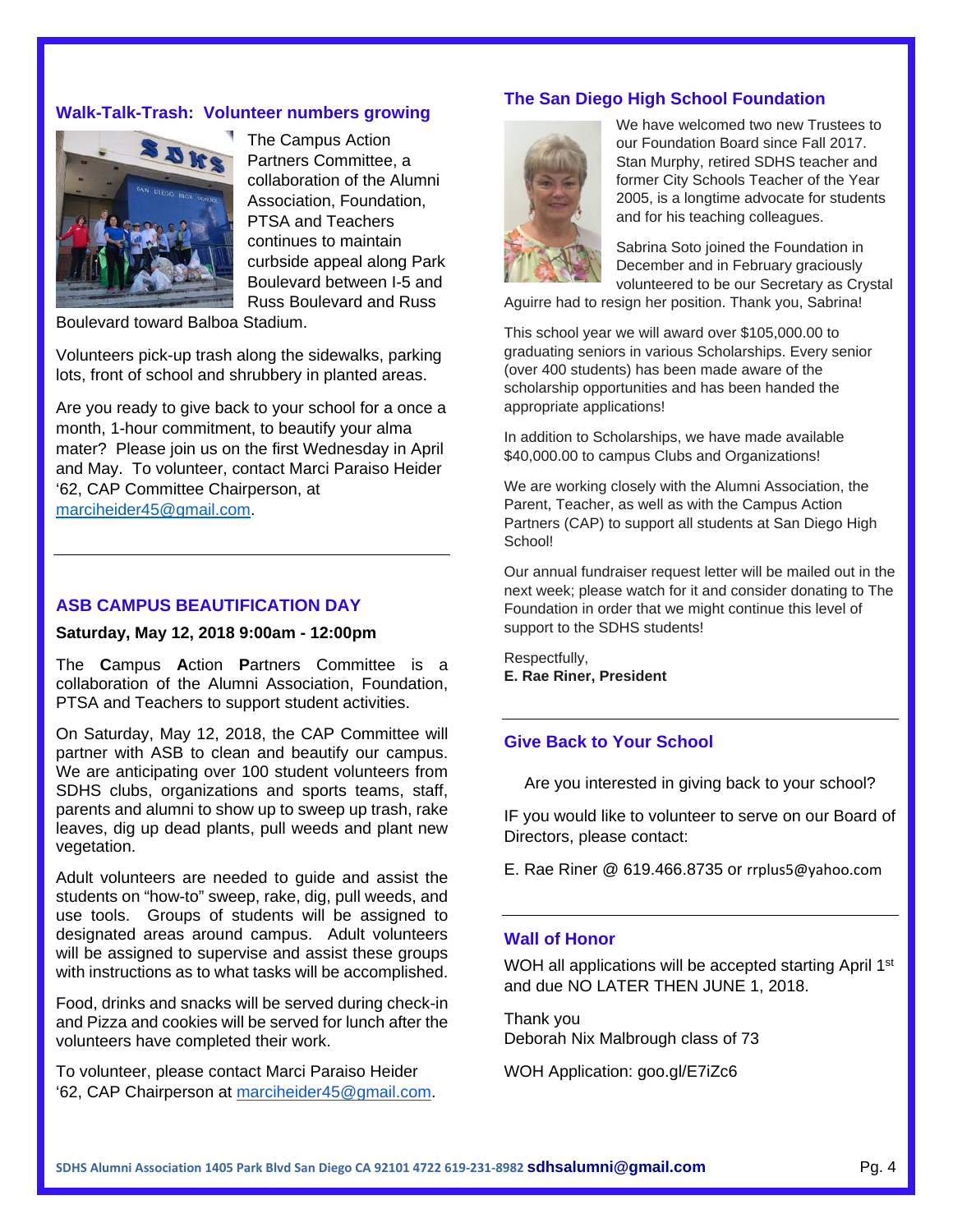# **Membership Committee Report**

# **Class Reunion Workshops**



The Alumni Association over the years has supported our Caver Athletic Teams with providing funds for new uniforms and equipment.

This is what we do, Cavers! We support San Diego High, and now we need you to help us by getting involved with our Membership recruitment and retention efforts.

If you haven't joined yet, please do so now. And if you are a Member, stick with us; we need your continued support.

**The SDHS Alumni Association has given the SDHS Foundation \$15,000.00 for its support of Student Athletic Programs, Student Clubs & Organizations and Student College Trips.**

We need you to get involved as much as you can:

Attend the San Diego Padres game this summer, 2018, with Caver Alumni.;

Attend the All Class Homecoming Breakfast on Saturday, October 20, 2018; and donate what you can to our Fundraising campaign.

Today, we are 2,000 plus "members strong!"

We need you to help us "grow and stay strong" so we can support our San Diego High School students. Go Cavers!!!

For information on how you can get involved with the San Diego High School Alumni Association, please contact me. I look forward to hearing from you.

Gaspar Luna Oliveira, Class of 1968

Chair, Membership Committee

Home: (858) 277-0010

(please leave a message on the answering machine and I will return your call)

Email: gasparlunaoliveira@gmail.com



If you are planning a class reunion for 2018-2019 or enjoyed a memorable reunion in 2017, this workshop is for YOU!

You will be provided with a guide to a successful reunion and the opportunity to share great ideas and tips from various class reunion leaders from SDHS.

Workshop: Saturday, April 21, 2018

Time: 9:00am - 12:00pm

Location: San Diego High School Library

1405 Park Blvd. San Diego, CA 92101

Light refreshments will be served.

Class Reunion Leaders and members of their committee are welcome to attend.



IT WON'T BE THE SAME WITHOUT U!!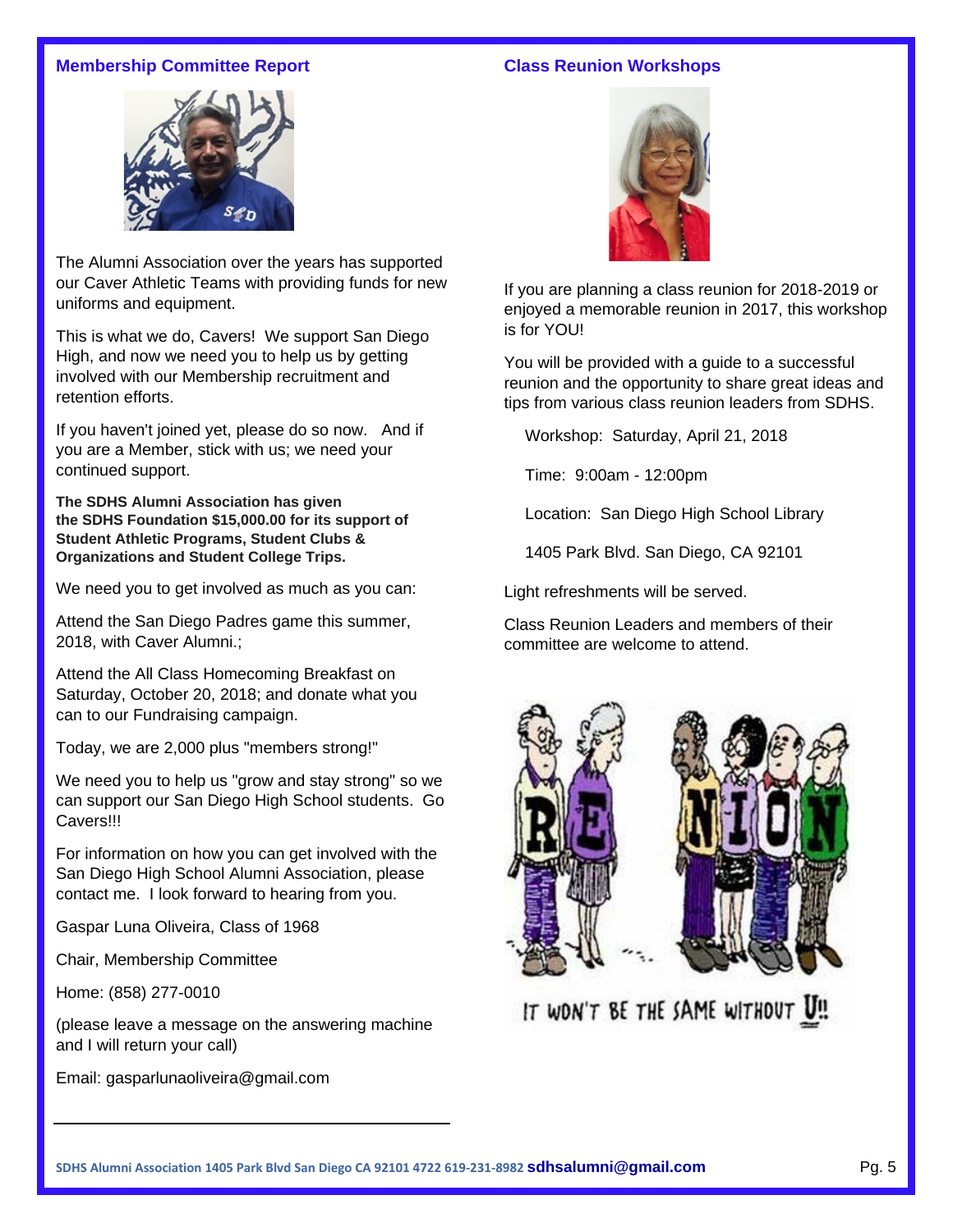# **SDHS Alumni Office Hours**

Please call before coming down 619-231-8982

Itzel: Mondays and Fridays 8am-2pm

Andrea: Thursdays 9 am-11 am Fridays 10 am-12 pm

Email: [sdhsalumni@gmail.com](mailto:sdhsalumni@gmail.com)

#### **Newsletter**

We hope you will consider a contribution to a special newsletter fund, designated only for sending newsletters to those that are not able to view our online version.

You can donate at: <http://tinyurl.com/nl-dontaion>

### <span id="page-5-0"></span>**President's Message (continued...)**

There are a lot of other things happening at SDHS:

The Alumni Association is conducting a series of workshops to help your class put on a reunion, contact Marci Paraiso Heider '62 at [mtheid45@aol.com](mailto:mtheid45@aol.com) for more information and workshop schedules. Currently, the following classes:

58, 63, 66, 68

Super60's (All classes years 1960 to 1969) and the Multi-Class Reunion (Please contact Virginia Lopez Mergener - she has the class years that are participating in this reunion.

The 3<sup>rd</sup> Annual Meb Keflezighi Track Meet was held on March 17th.

During the month of February into March we conducted the SDHS Alumni Association membership drive. We contacted our past members in a effort to help them update information, recoonect with us and in many instances help us by renewing or upgrading membership

"Go Cavers"

### **Upcoming Class Reunions**

**[\(Details Can Be Viewed on Our Web Site\)](http://sandiegohighschoolalumni.net/wp/2016-reunions/)**

#### **Class of 1958 Reunion**

Oct 19, 2018 (Friday) 11:30 am – 3:30 pm Tom Ham's Lighthouse Restaurant

#### **Super 60's – All Classes from 1960 – 1969**

Saturday, October 13, 2018 – 6 to 11 PM

Handlery Hotel – Crystal Ballroom Mission Valley

sdhssuper60s.com

### **Class of 1963**

2018 Reunion – An Intimate Brunch sdhs63.org

### **Class of 1966 Events**

We have several events planned for 2018. View Events: goo.gl/wV5H9v

#### **Class of 1968 Reunion**

Friday, October 19, 2018 5:00 pm

"Meet-N-Greet" at El Torito Mexican Restaurant (La Mesa)

Saturday, October 20, 2018, 6:00 pm - 10:00 pm

Hornblower Dinner/Dance Cruise around San Diego Bay

Contact Helen Thompson Edwards (619) 368-4951, or [caverkids@yahoo.com](mailto:caverkids@yahoo.com)

### **Multi-Class Reunion**

We are having our Multi-class reunion Saturday, September 22, 2018 Bahia Hotel Resort. 6pm-12am Contact Virginia Lopez Mergener 858-449-4381

There are no specific years. A "Caver" reunion

View Event Info: goo.gl/VQA38A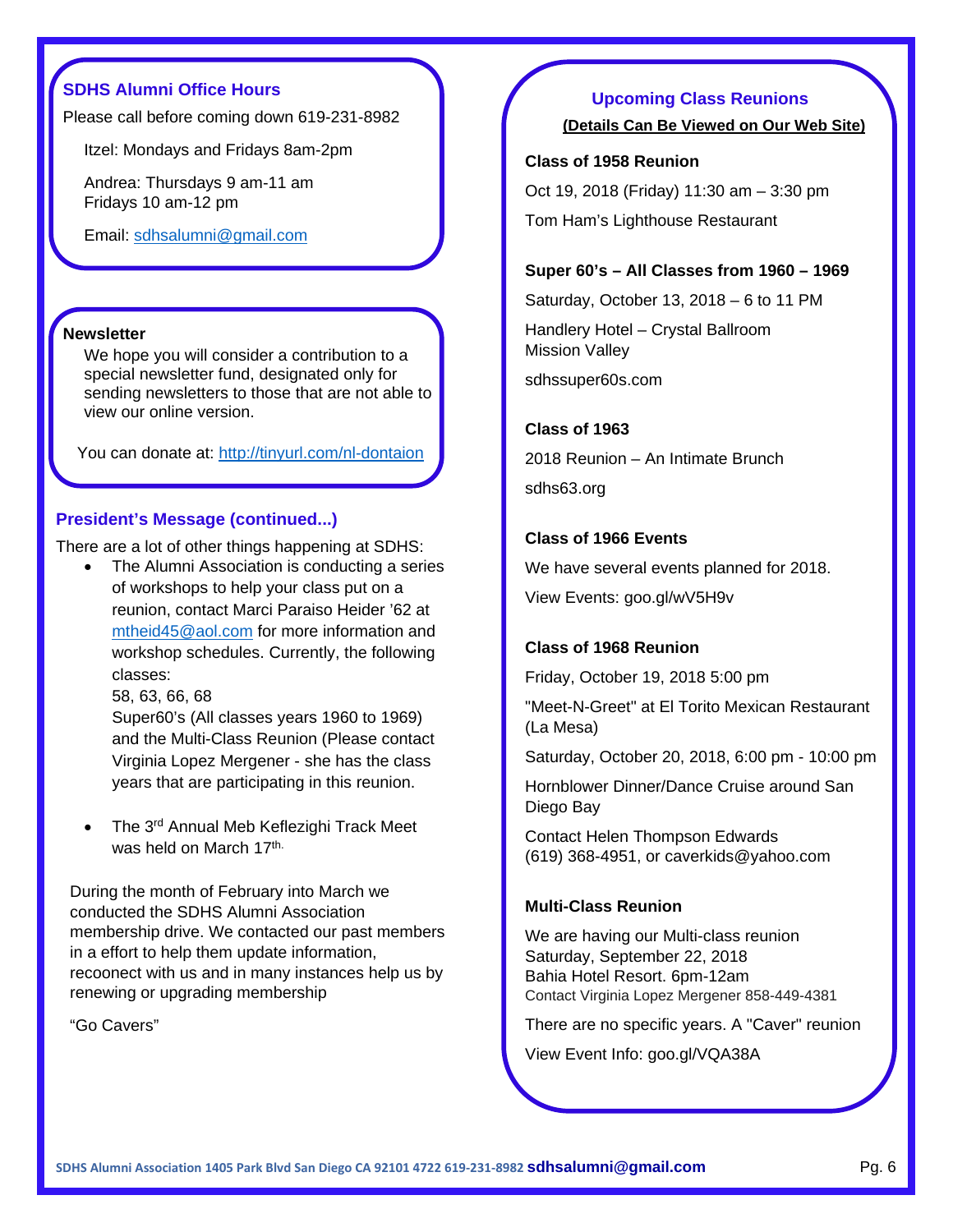# **San Diego High School History Corner**



Yvette Porter-Moore '86 - Historian

In June of 1883, (Russ School) held its first graduation that included six students. When the San Diego High was organized in 1888, the student body numbered about one-hundred.

The class of 1889, the first high school graduating class, boasted four members; the next year there were eight graduates; and in 1891, sixteen.

#### **Women's History Month**

Kate Sessions known as the "Mother of Balboa Park" introduced trees to San Diego. Many of the large trees in Balboa Park were most likely planted by her. Ms. Sessions taught at San Diego High in 1884.

#### **Black History Month**

As a historian, I was very interested in knowing when the first African American attended San Diego High School. Since it is the first High School in San Diego, I believed Blacks attended before integration.

I began going through yearbooks of the 1940's thinking that this may have been the starting point. However, I knew about Bert Ritchey, who is a known trailblazer in San Diego. He graduated from SDHS in 1927.

As I went through the 1927-year book, the Black Student Body that was graduating from SDHS were Meadow Marian Goodwin, Bertram Ritchey and Haillie Williams.

Knowing some of this vital information, I believe the first Black Student body began attending SDHS in 1923, however, this still needs to be confirmed. I began to believe that my visual search for African Americans was problematic and faulty.

Firstly, you cannot just go by how someone looks to decide that they are of a certain ethnic background. Secondly, I noticed that some individuals from the earlier classes that were of African descent did not have their graduating photo in the year book.

It must be noted, that there were times African Americans were in a group photo, but had no individual photo, and there were times, they did not come out to take their picture with the group they actively participated.

With some further investigation, I hope to find the answers. If any Alumni know the answer, please do not hesitate to contact me.

#### **New Directors**

These are short Bios – Full Bio's here: goo.gl/ouy9W7

#### **Charles Brown Class of 1964**



Charles graduated from SDHS in 1964. Attended Wichita State. Coached Valencia Park Pop Warner Youth Football, currently coaching at Morse HS and is mentoring 6 student athletes at SDHS.

### **Linda Hippen Matlock Class of 1966**



I retired from teaching English and History to GATE middle school students. I keep my brain active by substitute teaching for two school districts a couple of days a week. I'm

excited to be on the board of directors and hope to serve where I can.

### **Virginia Lopez Mergener Class of 1978**



Virginia served as 1976, 77 & 78 class secretary. She is excited for the honor of being on the Alumni Board and the opportunity to give back to a school that provided such great memories

She looks forward to serving the SDHS Alumni Association and assisting in creating positive experiences in the lives of the SDHS students.

### **Yvette Porter-Moore Class of 1986**



As the new historian for the San Diego High School Alumni Association, it is with great honor that I get to fulfill the responsibilities of this position:

To collect, document, preserve and highlight the history of our great school, the oldest High School in San Diego. San Diego High is San Diego History!

### **Shannon Walsh Carreiro Class of 1967**



Shannon graduated from San Diego High in 1967. marketing firm. Since 2009, Shannon has been an independent consultant writing online marketing materials for businesses nationwide.

In 2017, she chaired the 50th reunion for the class of '67.

**SDHS Alumni Association 1405 Park Blvd San Diego CA 92101 4722 619-231-8982 sdhsalumni@gmail.com** Pg. 7